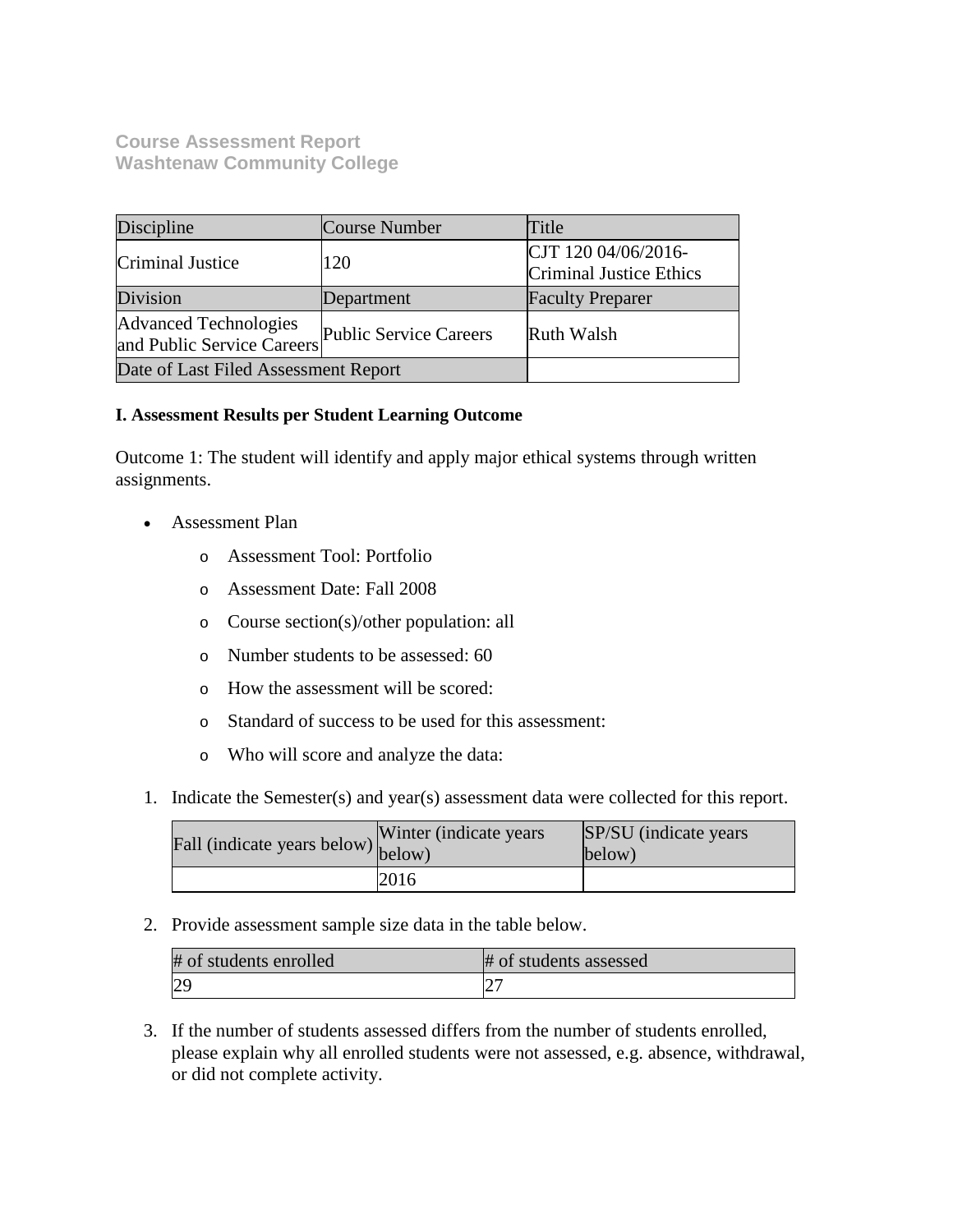Two students did not attend to participate in various exercises.

4. Describe how students from all populations (day students on campus, DL, MM, evening, extension center sites, etc.) were included in the assessment based on your selection criteria.

Only 1 section was offered this term.

5. Describe the process used to assess this outcome. Include a brief description of this tool and how it was scored.

Students were asked to keep a portfolio of all the work throughout the semester which would indicate their level of achievement. Various artifacts were pulled for each learning outcome. For this outcome, an exam was administered asking students to apply various ethical systems to a scenario to evaluate the morality of the action taken. A rubric was applied to grade each student's analysis.

6. Briefly describe assessment results based on data collected for this outcome and tool during the course assessment. Discuss the extent to which students achieved this learning outcome and indicate whether the standard of success was met for this outcome and tool.

## Met Standard of Success: Yes

24 of the students scored 75% or better on the analysis. The class average was 85.4%. The standard of success was met.

7. Based on your interpretation of the assessment results, describe the areas of strength in student achievement of this learning outcome.

Most students had a basic understanding of different ethical systems and how adherence to one system could lead to a different conclusion on morality as opposed to adherence to another system.

8. Based on your analysis of student performance, discuss the areas in which student achievement of this learning outcome could be improved. If student met standard of success, you may wish to identify your plans for continuous improvement.

Ideally, students could have provided more details showing a more in-depth knowledge of each ethical system.

Outcome 2: The student will identify major ethical problems encountered by the practitioners in the criminal justice system via videos and concomitant writings.

• Assessment Plan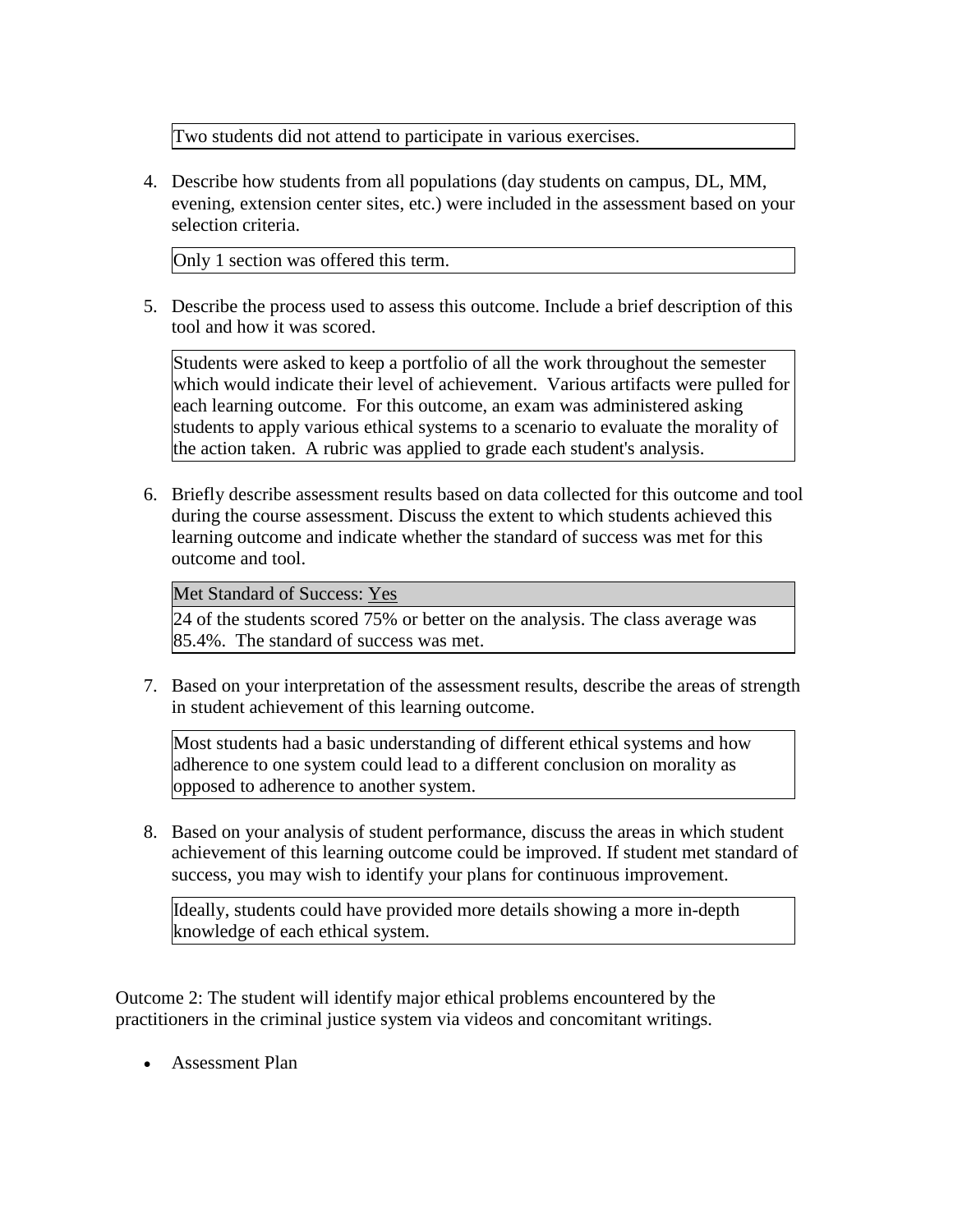- o Assessment Tool: Portfolio
- o Assessment Date: Fall 2008
- o Course section(s)/other population: all
- o Number students to be assessed: 60
- o How the assessment will be scored:
- o Standard of success to be used for this assessment:
- o Who will score and analyze the data:
- 1. Indicate the Semester(s) and year(s) assessment data were collected for this report.

| Fall (indicate years below) $\begin{bmatrix} \text{w}\text{inter} \\ \text{below} \end{bmatrix}$ | Winter (indicate years) | SP/SU (indicate years)<br>below) |
|--------------------------------------------------------------------------------------------------|-------------------------|----------------------------------|
|                                                                                                  | 2016                    |                                  |

2. Provide assessment sample size data in the table below.

| # of students enrolled | # of students assessed |
|------------------------|------------------------|
|                        |                        |

3. If the number of students assessed differs from the number of students enrolled, please explain why all enrolled students were not assessed, e.g. absence, withdrawal, or did not complete activity.

Two students did not attend to participate in various assessment activities.

4. Describe how students from all populations (day students on campus, DL, MM, evening, extension center sites, etc.) were included in the assessment based on your selection criteria.

Only 1 section was offered this term.

5. Describe the process used to assess this outcome. Include a brief description of this tool and how it was scored.

Students were asked to keep a portfolio of all the graded and returned work throughout the semester, as an indication of their achievement. Various artifacts were pulled for each learning outcome. For this outcome, students viewed 6 videos portraying unethical behavior within one or more of the components of the Criminal Justice System. Students were asked to identify the ethical issues and suggest an appropriate solution. A scoring rubric was used to evaluate their responses (attached)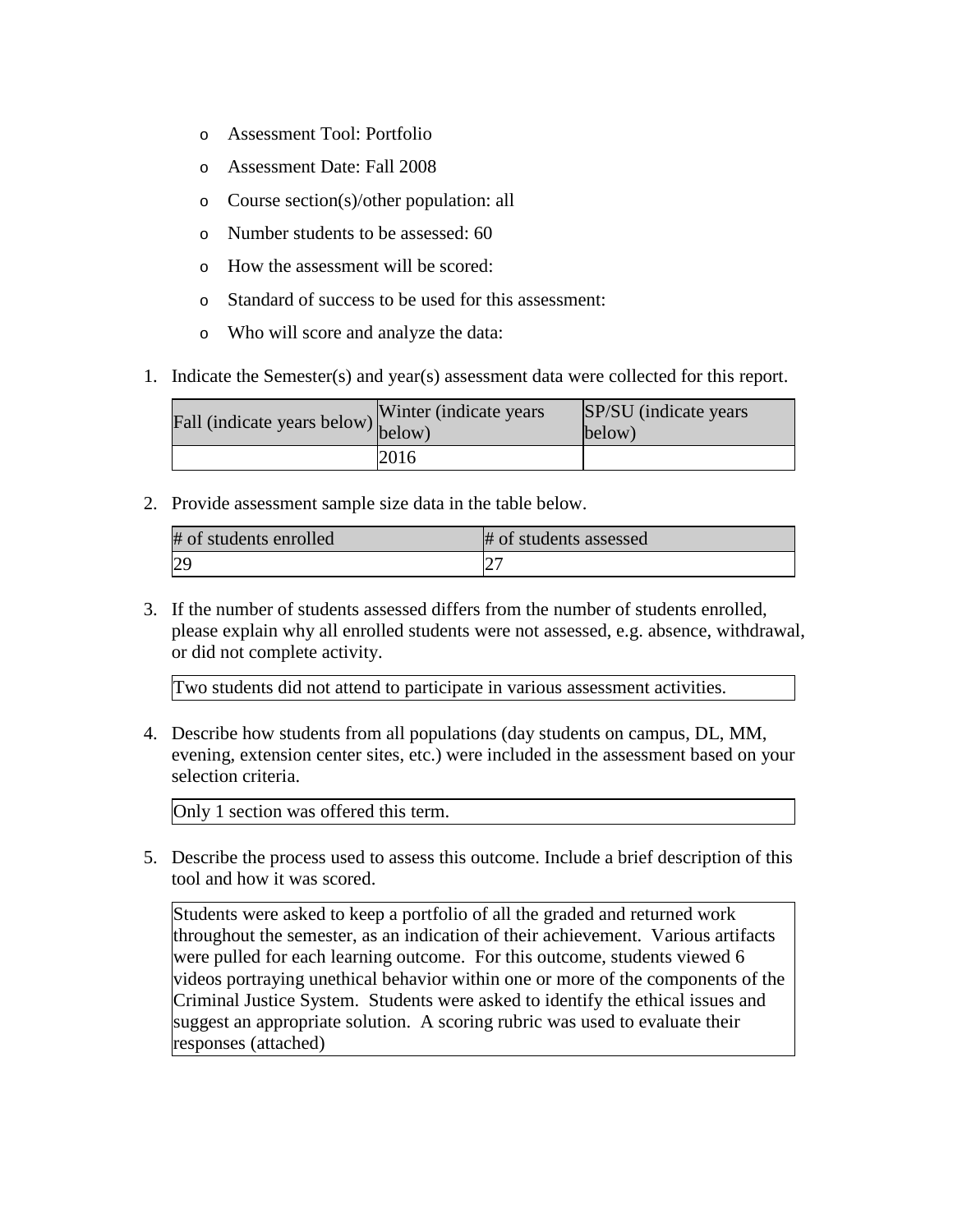6. Briefly describe assessment results based on data collected for this outcome and tool during the course assessment. Discuss the extent to which students achieved this learning outcome and indicate whether the standard of success was met for this outcome and tool.

#### Met Standard of Success: Yes

Because several of the videos addressed problems within a singular component of the Criminal Justice System (e.g. the courts), the writings were assessed separately so that a lack of understanding regarding one component could better be identified. Further, students had to turn in only 10 of an assigned 13 writings. Thus, not all students did each writing. The separate analysis is available upon request, and will be shared with other instructors teaching this course. However, the composite result was that out of the 128 submitted writings, 120 scored a 4 or 5 on the writings, indicating a good understanding of the various ethical problems.

7. Based on your interpretation of the assessment results, describe the areas of strength in student achievement of this learning outcome.

Students did an excellent job recognizing unethical behavior within each of the components of the Criminal Justice System

8. Based on your analysis of student performance, discuss the areas in which student achievement of this learning outcome could be improved. If student met standard of success, you may wish to identify your plans for continuous improvement.

We need to give some thought on how to encourage a higher level of problem solving. Many of the students' suggestions for addressing unethical behavior were somewhat simplistic.

Outcome 3: The student will be able to identify and apply the three major categories of justice.

- Assessment Plan
	- o Assessment Tool: Portfolio
	- o Assessment Date: Fall 2008
	- o Course section(s)/other population: all
	- o Number students to be assessed: 60
	- o How the assessment will be scored:
	- o Standard of success to be used for this assessment:
	- o Who will score and analyze the data: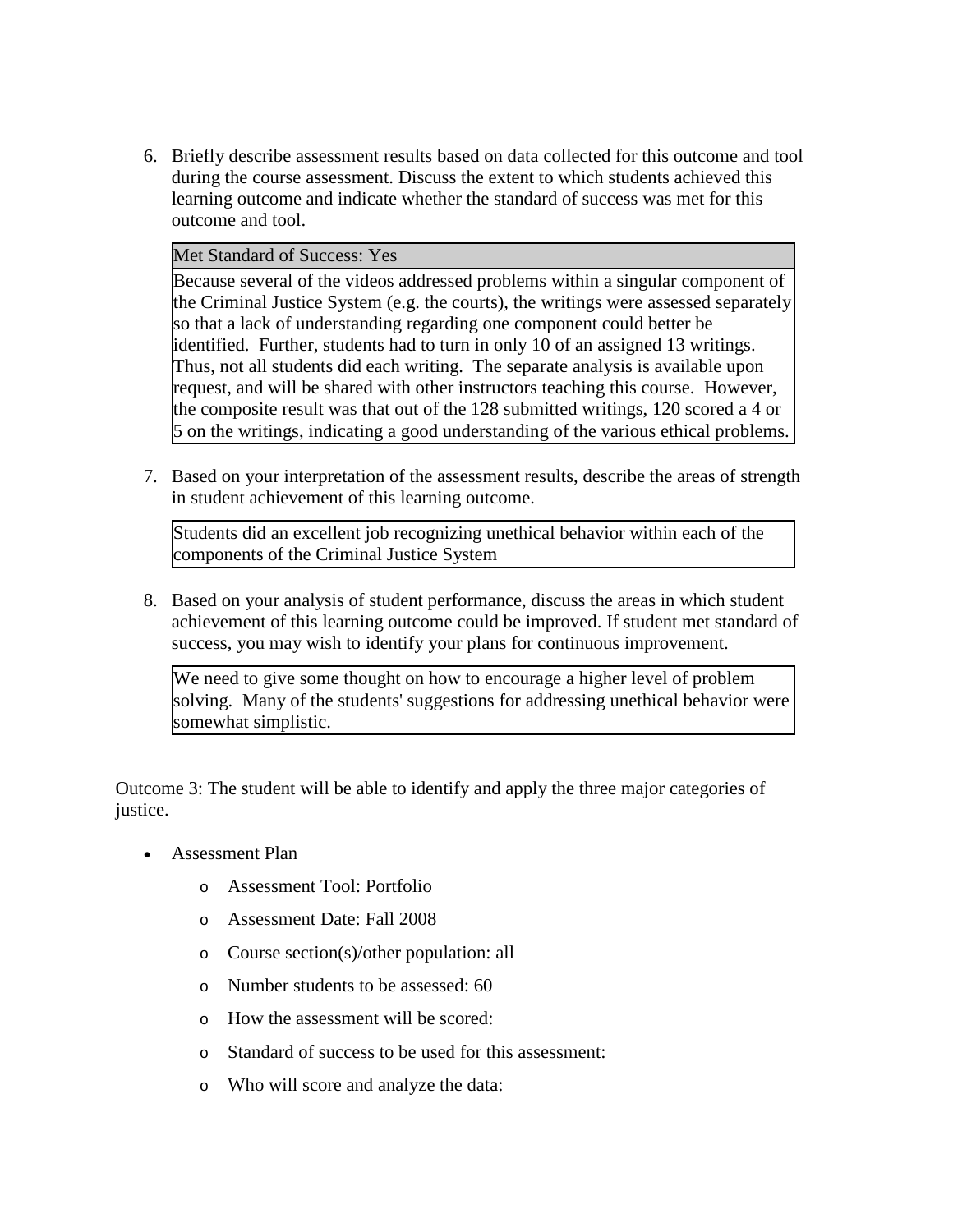1. Indicate the Semester(s) and year(s) assessment data were collected for this report.

| Fall (indicate years below) below) | Winter (indicate years) | SP/SU (indicate years)<br>below) |
|------------------------------------|-------------------------|----------------------------------|
|                                    | 2016                    |                                  |

2. Provide assessment sample size data in the table below.

| # of students enrolled | # of students assessed |
|------------------------|------------------------|
| 29                     |                        |

3. If the number of students assessed differs from the number of students enrolled, please explain why all enrolled students were not assessed, e.g. absence, withdrawal, or did not complete activity.

Two students did not attend to participate in the various exercises.

4. Describe how students from all populations (day students on campus, DL, MM, evening, extension center sites, etc.) were included in the assessment based on your selection criteria.

Only 1 section was offered this term.

5. Describe the process used to assess this outcome. Include a brief description of this tool and how it was scored.

Students were asked to keep a portfolio of all the graded and returned work throughout the semester, as an indication of their achievement. Various artifacts were pulled for each learning outcome. For this outcome, a short essay question was embedded within Test #3 asking the student to discuss the difference between procedural and substantive justice.

Further, a video presenting issues on distributive justice was viewed and students were asked to submit a writing discussing the ethical issues presented. A rubric was applied to assess their understanding. 24 students scored a 4 or better based on the rubric.

6. Briefly describe assessment results based on data collected for this outcome and tool during the course assessment. Discuss the extent to which students achieved this learning outcome and indicate whether the standard of success was met for this outcome and tool.

## Met Standard of Success: Yes

22 of the 27 students scored 75% or better on the questions. 2 of the students scored below 75% and 3 students did not take the test.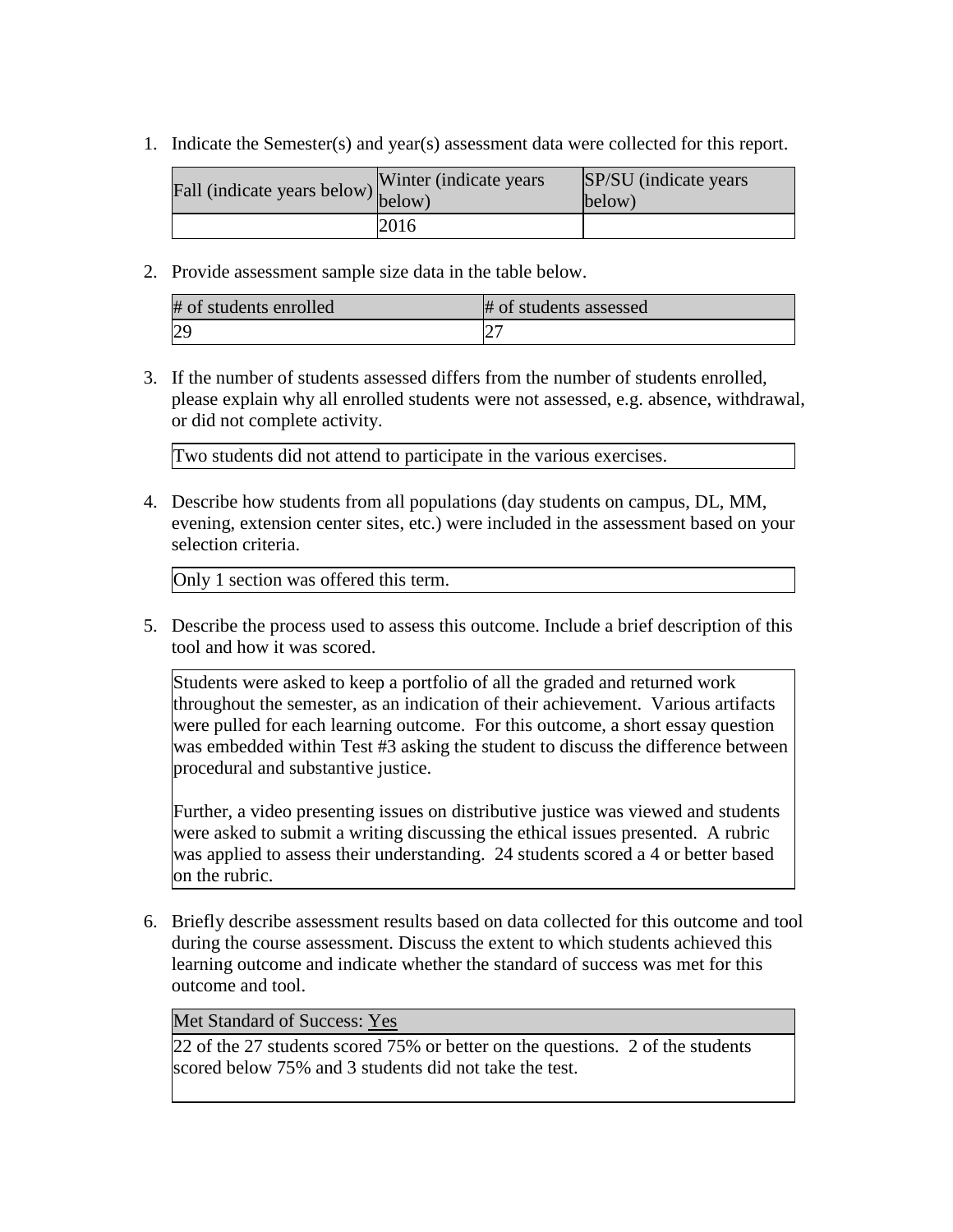Regarding the video, 24 students scored a 4 or better based on the rubric. 3 students scored 3 or below.

7. Based on your interpretation of the assessment results, describe the areas of strength in student achievement of this learning outcome.

Many students are introduced to the concept of distributive justice for the first time in this class. Although there is often disagreement amongst students regarding the extent of problems within our society, they are able to intelligently discuss the issues.

8. Based on your analysis of student performance, discuss the areas in which student achievement of this learning outcome could be improved. If student met standard of success, you may wish to identify your plans for continuous improvement.

There is much focus in the media from politicians about "fixing" the Criminal Justice System and the major thrust seems to be on the Corrections component. By changing the test on substantive and procedural justice, we hope to get a better assessment of student understanding of Corrective justice.

Outcome 4: The student will have clarified his/her personal value system.

- Assessment Plan
	- o Assessment Tool: Portfolio
	- o Assessment Date: Fall 2008
	- o Course section(s)/other population: all
	- o Number students to be assessed: 60
	- o How the assessment will be scored:
	- o Standard of success to be used for this assessment:
	- o Who will score and analyze the data:
- 1. Indicate the Semester(s) and year(s) assessment data were collected for this report.

| Fall (indicate years below) below) | Winter (indicate years) | SP/SU (indicate years)<br>below) |
|------------------------------------|-------------------------|----------------------------------|
|                                    | 2016                    |                                  |

2. Provide assessment sample size data in the table below.

| # of students enrolled | # of students assessed |
|------------------------|------------------------|
|                        |                        |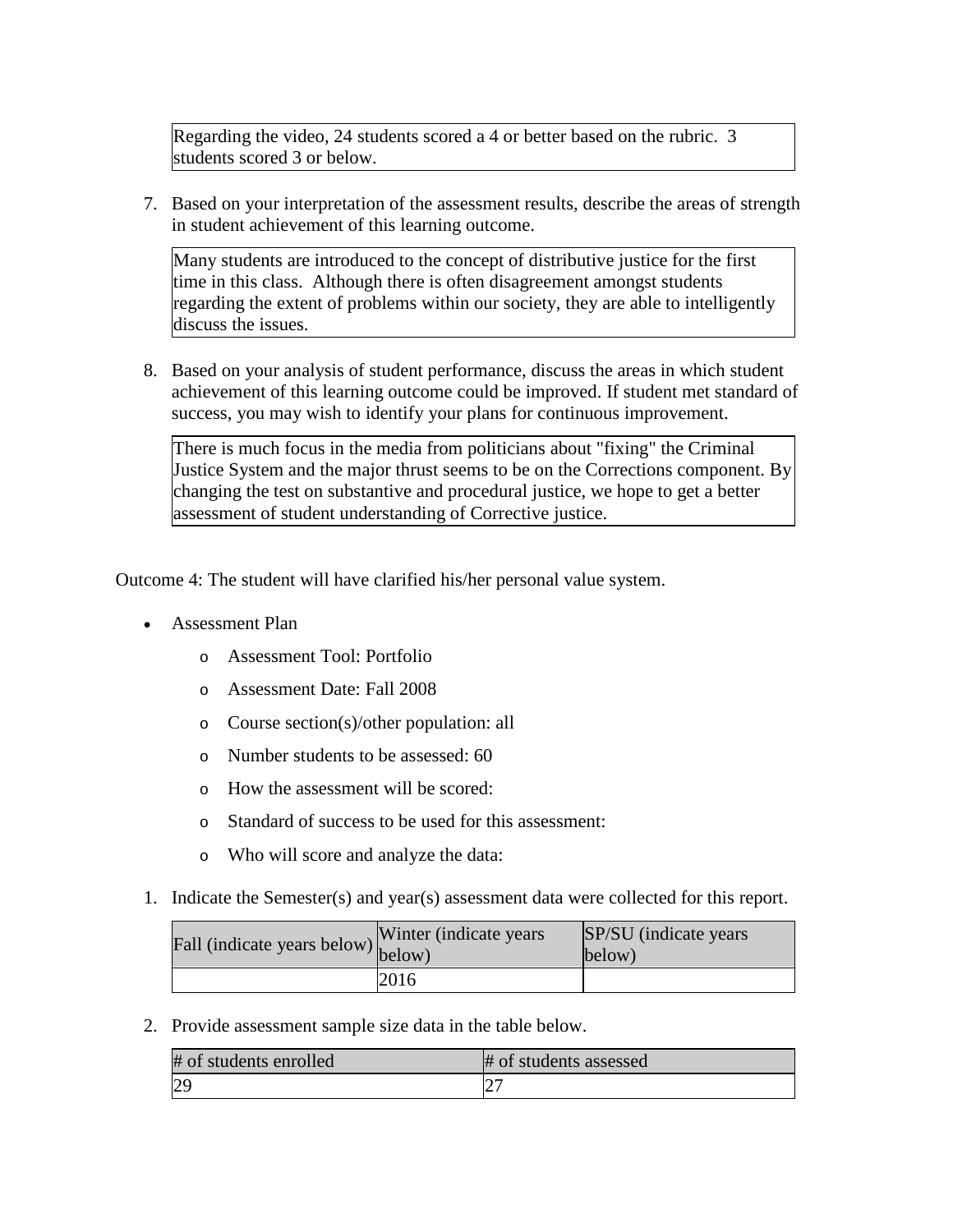3. If the number of students assessed differs from the number of students enrolled, please explain why all enrolled students were not assessed, e.g. absence, withdrawal, or did not complete activity.

All 27 students assessed on at least one writing based on values clarification instrument.

4. Describe how students from all populations (day students on campus, DL, MM, evening, extension center sites, etc.) were included in the assessment based on your selection criteria.

Only 1 section offered.

5. Describe the process used to assess this outcome. Include a brief description of this tool and how it was scored.

Students were given two values clarification instruments during the course of the semester.

After completing the instrument, the instrument gave the students an indication of what their highest value was. Students were then asked to do a writing (after each exercise) based on the results A rubric was used to score the students writing.

6. Briefly describe assessment results based on data collected for this outcome and tool during the course assessment. Discuss the extent to which students achieved this learning outcome and indicate whether the standard of success was met for this outcome and tool.

Met Standard of Success: Yes

Since the point of the exercise was to have students think about the impact of their values on their future career, the rubric addressed the length as well as "thoughtfulness" of their writing. All students completed at least one exercise and writing. All students scored a 4 or better on at least one exercise. 26 students completed both exercises and scored a 4 or better (out of 5)

7. Based on your interpretation of the assessment results, describe the areas of strength in student achievement of this learning outcome.

Students thought about their own personal values, perhaps for the first time. But also thought about the consequences of these values in their future careers.

8. Based on your analysis of student performance, discuss the areas in which student achievement of this learning outcome could be improved. If student met standard of success, you may wish to identify your plans for continuous improvement.

We are going to look for more updated instruments.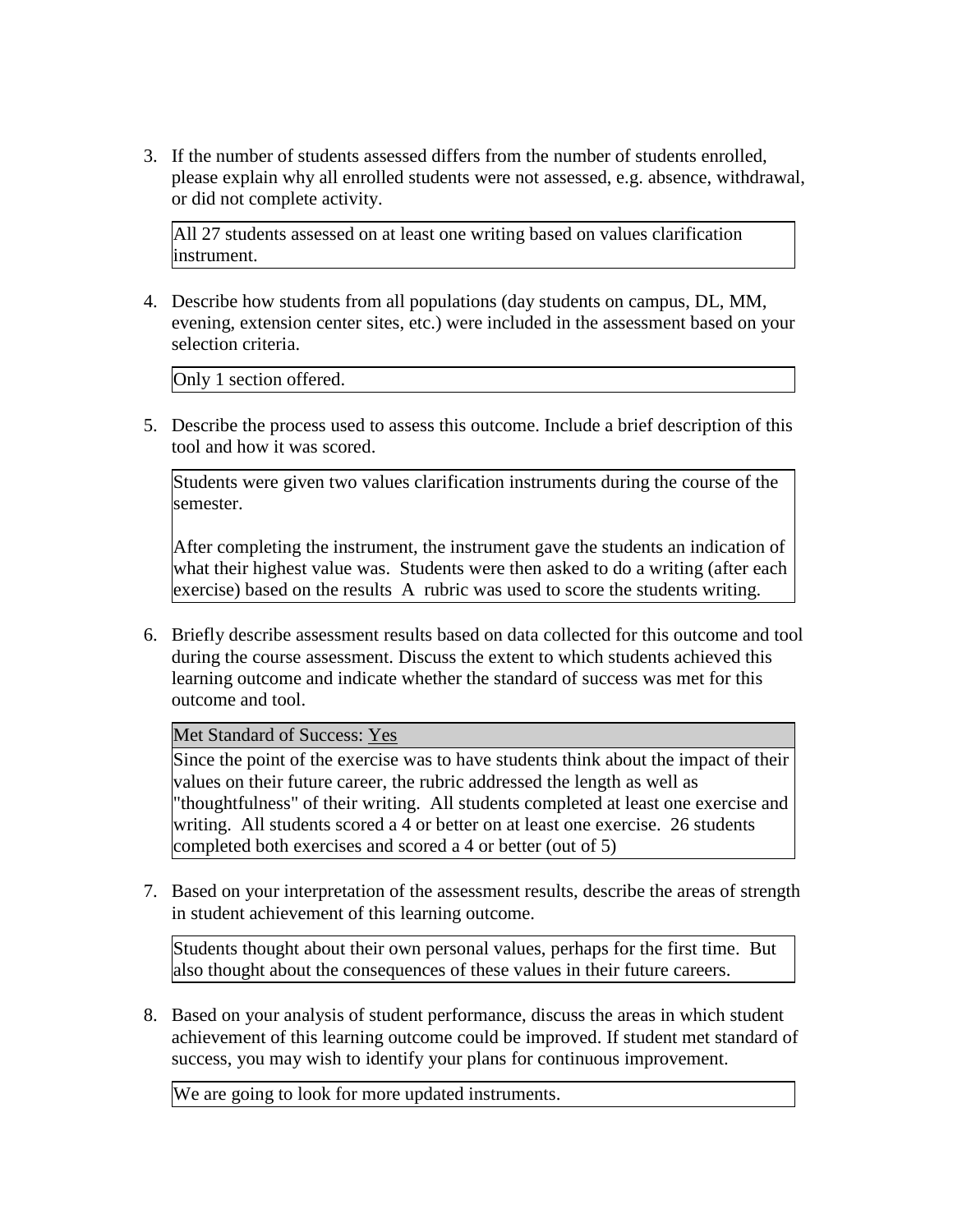### **II. Course Summary and Action Plans Based on Assessment Results**

1. Describe your overall impression of how this course is meeting the needs of students. Did the assessment process bring to light anything about student achievement of learning outcomes that surprised you?

The original intent of this class was to encourage critical thinking in students as well as to expose them to the diversity within our society - diversity in beliefs and in values. A secondary purpose was to give them exposure to ethical problems they may face when working within the Criminal Justice System. The class appears to be very effective in accomplishing both goals.

2. Describe when and how this information, including the action plan, was or will be shared with Departmental Faculty.

This information will be shared with all faculty teaching this course. And, since the outcomes are being met so successfully, we will discuss adding more current events to the course, possibly with more outside speakers.

| <br>۰,<br>۰,<br>I      |        |
|------------------------|--------|
| I<br>I<br>۰.<br>×<br>٠ | $\sim$ |

Intended Change(s)

| <b>Intended Change</b> | Description of the<br>change                                                                                                                                                                                                                                | Rationale                                                                                                                                    | Implementation<br>Date |
|------------------------|-------------------------------------------------------------------------------------------------------------------------------------------------------------------------------------------------------------------------------------------------------------|----------------------------------------------------------------------------------------------------------------------------------------------|------------------------|
| <b>Assessment Tool</b> | The original<br>assessment plan<br>used a portfolio, but<br>it is the artifacts<br>within the portfolio, The new language<br>which are actually<br>used for<br>assessment. The<br>syllabus will be<br>changed to include<br>the correct<br>assessment tool. | will accurately<br>reflect the actual<br>assessment tool.                                                                                    | 2017                   |
| Course<br>Assignments  | It is probably time<br>to add a current<br>events outcome to<br>this class.                                                                                                                                                                                 | Students are readily<br>accomplishing all<br>current outcomes so<br>it is possible to add 2016<br>a bit more<br>information to the<br>class. |                        |